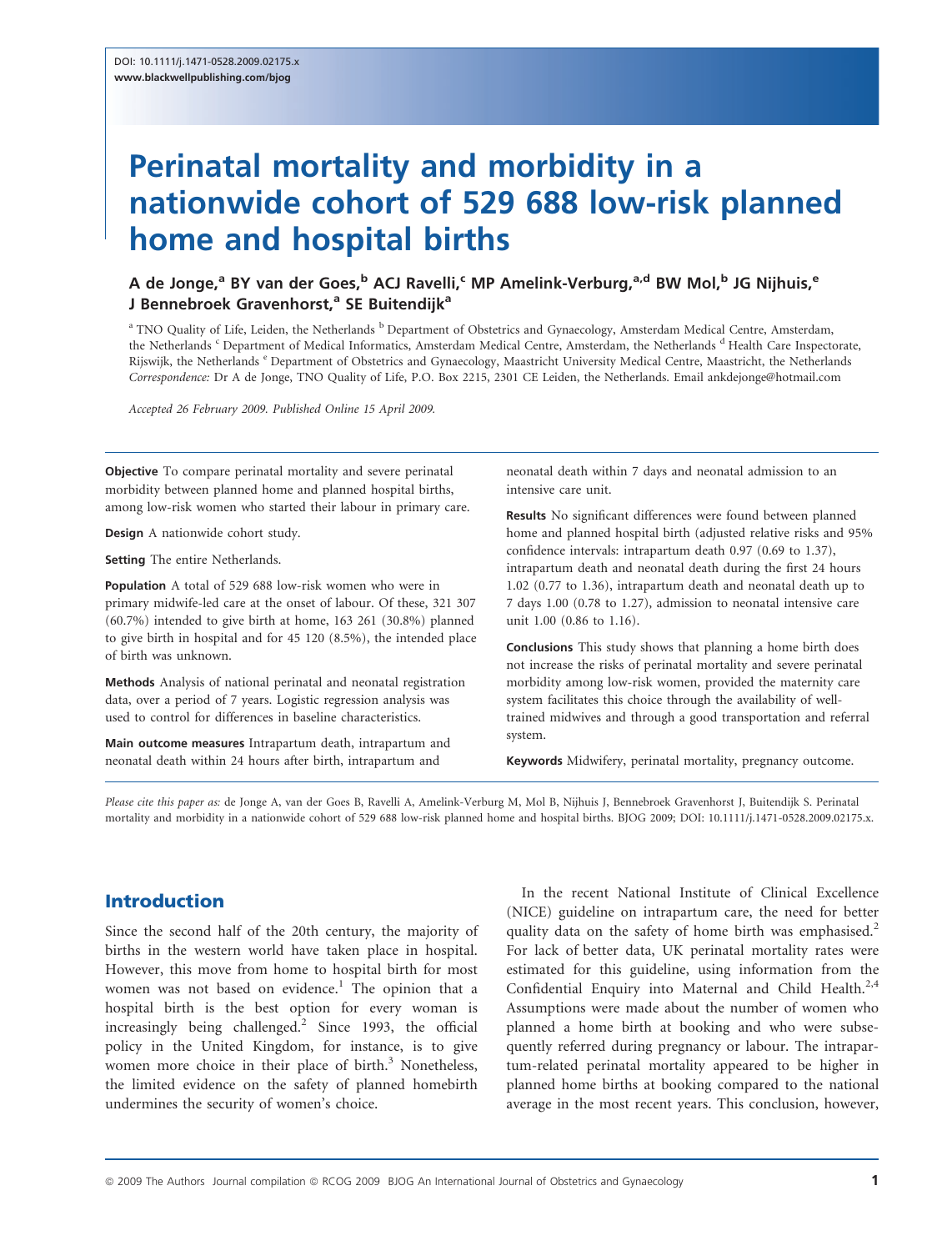has been criticised because it was drawn on incomplete data sets with comparison groups that were fundamentally different.<sup>5,6</sup>

Previous studies on this subject show conflicting results.<sup>1,7-18</sup> Two cohort studies, one from Australia and one from the USA, have shown a higher risk of perinatal mortality in planned home births compared to hospital births.<sup>11,16</sup> Risk factors in the home birth group, such as breech presentation, twins and post-term births, contributed to a large extent to the excess mortality in the Australian study.<sup>11</sup> The American study was based on birth certificates and could not reliably exclude high risk unplanned, unassisted home births from the planned home birth group.<sup>16</sup>

In contrast, cohort studies in Europe and North-America showed no significant increase in perinatal mortality in planned home compared to planned hospital births.<sup>8,9,13,15,18</sup> However, the power of most of these studies was limited by their small sample size. $8,13,15,18$  Furthermore, the definition of study groups was not always precise. For example, planned place of birth was often recorded early in pregnancy, which resulted in women who were referred during pregnancy because of complications being included in the planned home birth group.<sup>7,8,17</sup> In some studies, the mortality rate in the planned home birth group was compared only to national mortality statistics or to rates in other studies.<sup>7,9–11,14</sup> In most countries, it is not easy to identify a low-risk group of women who plan a hospital birth and distinguish them from those with risk factors.

Because of the limitations in the available studies, it remains unclear whether it is safe for low-risk women to plan their birth at home. The features of the maternity care system in the Netherlands provide an opportunity to contribute evidence to this issue. In the Netherlands, maternity care is divided into primary care for low-risk women and secondary care for women at increased risk for complications. Independent midwives provide primary care, whereas obstetricians are responsible for secondary care. Women in primary care at the onset of labour, by definition have no known risk factors and can choose to give birth at home or in hospital. Although the home birth rate has declined steadily since the mid 1960s, approximately 30% of women in the Netherlands still give birth at home.<sup>19</sup> Homebirth is generally considered a safe option for low-risk women. However, the Dutch maternity care system has recently come under pressure since the national perinatal mortality rate has been shown to be one of the highest in Europe.<sup>20</sup>

Good quality data on planned home birth are urgently needed to provide an evidence base to the debate in various western countries and to give women better information upon which to base their choice of place of birth. Causal relationships should ideally be examined in a rando-

mised controlled trial. However, as the outcomes of interest are rare in a low-risk population, very large sample sizes would be required for such a study. Further, women have shown that they were not willing to take part in such randomised studies, as they want to choose their own place of birth.<sup>1,21</sup> Good quality observational studies are therefore the only source of evidence on this subject.

The Netherlands is the only western country that can provide a large enough data set to show potential differences in severe outcomes between planned home and planned hospital births among low-risk women. Homebirth is still very common and comprehensive data are available in the Netherlands Perinatal Register. Moreover, low-risk women in primary care at the onset of labour can easily be identified and compared, based on their intended place of birth.

In view of the limited evidence on the subject, we have undertaken a large national cohort study. The aim of this study was to compare perinatal outcomes between planned home and planned hospital births among women who started their labour in primary care, over a period of 7 years. We examined the influence of planned place of birth, controlled for known confounding factors.

# **Methods**

In the Netherlands, independent primary care midwives provide care to low-risk women only. If risk factors arise during pregnancy, during labour or in the postpartum period, a woman is referred to secondary care, for which an obstetrician is responsible. The indications for referral have been agreed upon by the professional groups involved and are laid out in the so-called Obstetric Indication List. Interventions, such as pharmacological pain relief, fetal monitoring and augmentation of labour only take place in secondary care. If problems occur during a planned home birth, the woman and/or baby will be referred to secondary care in hospital.

In the Netherlands, perinatal registration data are collected in three separate databases: one for primary care (LVR-1), one for secondary obstetric care (LVR-2) and one for paediatric care (LNR). About 99% of primary care data and 100% of secondary obstetric care data are entered into these registers. All neonatal care data from academic hospitals and about 50% of other paediatric data are entered in the paediatric register. Recently, these databases have been combined into one national perinatal database via a validated linkage method.<sup>22</sup>

We identified all low-risk women who gave birth between 1 January 2000 and 31 December 2006 and who were in primary midwife-led care at the onset of labour. These women could therefore plan to give birth at home or in hospital. In either case, they would be assisted by their independent primary care midwife. Women who were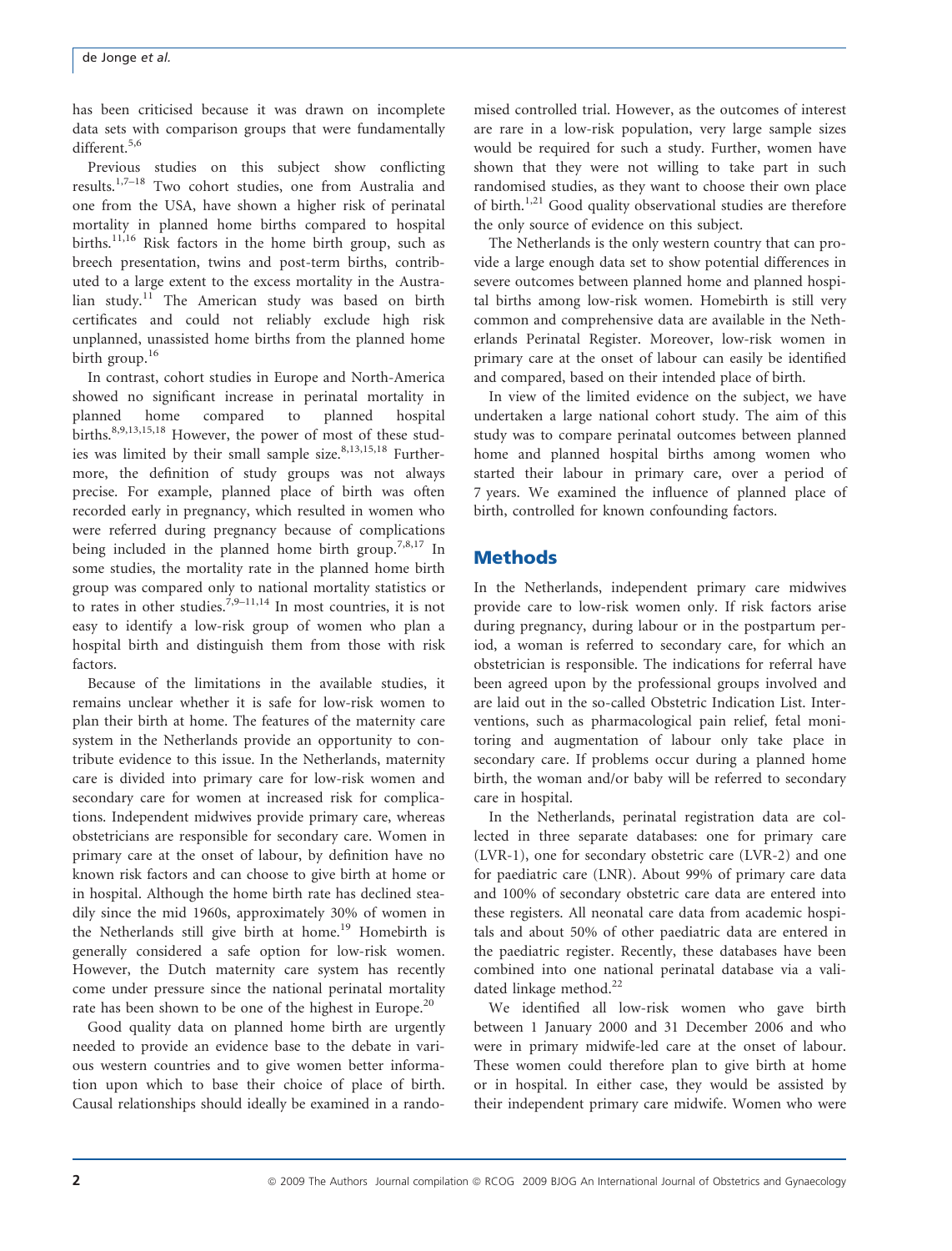in obstetrician-led care at the onset of labour were not included in the study, even when they were at low risk. The midwife recorded women's intended place of birth during pregnancy. For a number of women, the intended place of birth was unknown. Some of these women waited until labour to decide where they wanted to give birth and for others the midwife would have forgotten to record the intended place of birth. The women in our study gave birth between 37 and 42 weeks gestation to a single fetus and did not have any medical or obstetric risk factors that were known before labour, such as non-cephalic presentation or a previous caesarean section. Women in primary care with a medium risk, for example because of a previous postpartum haemorrhage, are not offered a homebirth and were therefore not included in the study. We also excluded women who had prolonged rupture of membranes (more than 24 hours) without contractions, an intrauterine death before labour started or a child with a congenital abnormality. Women in our study who planned to give birth at home may have ended up giving birth in hospital, if risk factors developed during labour. Such risk factors could be, for example, failure to progress, an abnormal fetal heart rate pattern or meconium stained liquor.

Groups based on the intended place of birth (home, hospital and unknown) were compared for the following outcomes: intrapartum death, intrapartum and neonatal death up to 24 hours, intrapartum and neonatal death up to 7 days and admission after birth to a neonatal intensive care unit (NICU). We chose not to include admissions to a neonatal ward as a separate outcome as indications for these vary markedly between hospitals. If a woman used anti-depressants during pregnancy, for instance, some hospitals will admit the baby for observation for 24 hours while others will not. Admission to a NICU, on the other hand, invariably is an indicator of severe morbidity. We therefore included this outcome in our analyses.

The categories for ethnic background have previously been shown not to be filled in uniformly by midwives, likely because they are confusing. Black African women, for instance, are sometimes being classified as 'Creoles' (a category which historically was meant to apply to Surinamese women of African descent) and sometimes as 'other'. We therefore classified ethnic background dichotomously as 'Dutch' or 'non-Dutch'. Socio-economic status was based on the mean household income level of the neighbourhood, which was determined by the first four digits of the woman's postal code.

# Data analysis

We compared perinatal outcomes (intrapartum death, intrapartum and neonatal death up to 24 hours, intrapartum and neonatal death up to 7 days and admission to a NICU) of planned home birth or unknown place of birth to planned hospital birth. For each outcome, we calculated the crude relative risk and its 95% confidence interval. We also calculated crude relative risks for potential confounders known to be associated with these outcomes: parity, $^{23}$ gestational age,<sup>24</sup> maternal age,<sup>23</sup> ethnic background,<sup>23,25</sup> and socio-economic status.<sup>25</sup> We then adjusted the relative risk estimates in a logistic regression analysis (enter method) to show the contribution of planned place of birth in relation to other factors to perinatal outcomes. Interaction effects were also examined for each baseline characteristic and place of birth through logistic regression analysis.

The following data were missing: parity  $n = 61$ , maternal age  $n = 149$ , ethnic background  $n = 5316$ , socio-economic status  $n = 3987$ . The effects of these missing data were examined separately and they were subsequently added to the most comparable group.

# **Results**

Of the 529 688 women in midwife-led care at the onset of labour, 321 307 (60.7%) planned to give birth at home, 163 261 (30.8%) intended to give birth in hospital and for 45 120 (8.5%), the intended place of birth was unknown (Figure 1). Table 1 shows the baseline characteristics of these women. Women who were planning to give birth at home were more likely to be 25 years or older, of Dutch origin and have a medium or high socio-economic status than women who were planning a hospital birth or for whom planned place of birth was unknown. They were also more likely to be multiparous and give birth at 41 weeks gestation and were less likely to give birth at 37 weeks gestation.

## Perinatal mortality

No significant differences were found in the crude and adjusted relative risks of perinatal mortality among the planned home birth or unknown place of birth groups compared to the planned hospital birth group (Tables 2 and 3).

Crude and adjusted relative risks of all mortality outcomes were higher among women who were primiparous (intrapartum and neonatal death 0–7 days, adj RR 1.68, 95% CI 1.34–2.10), who gave birth at 37 weeks gestation (intrapartum and neonatal death 0–7 days, adj RR 1.99, 95% CI 1.31–3.01) or 41 weeks gestation (intrapartum and neonatal death 0–7 days, adj RR 1.53 95% CI 1.20–1.93) and who were 35 years or older (intrapartum and neonatal death 0–7 days, adj RR 1.69, 95% CI 1.29–2.21). Babies of women who were younger than 25 years old had a higher crude relative risk for intrapartum death. However, after controlling for known confounding factors, this difference was not significant. Among women of non-Dutch origin, crude relative risks for intrapartum death and intrapartum or neonatal death during the first 24 hours were higher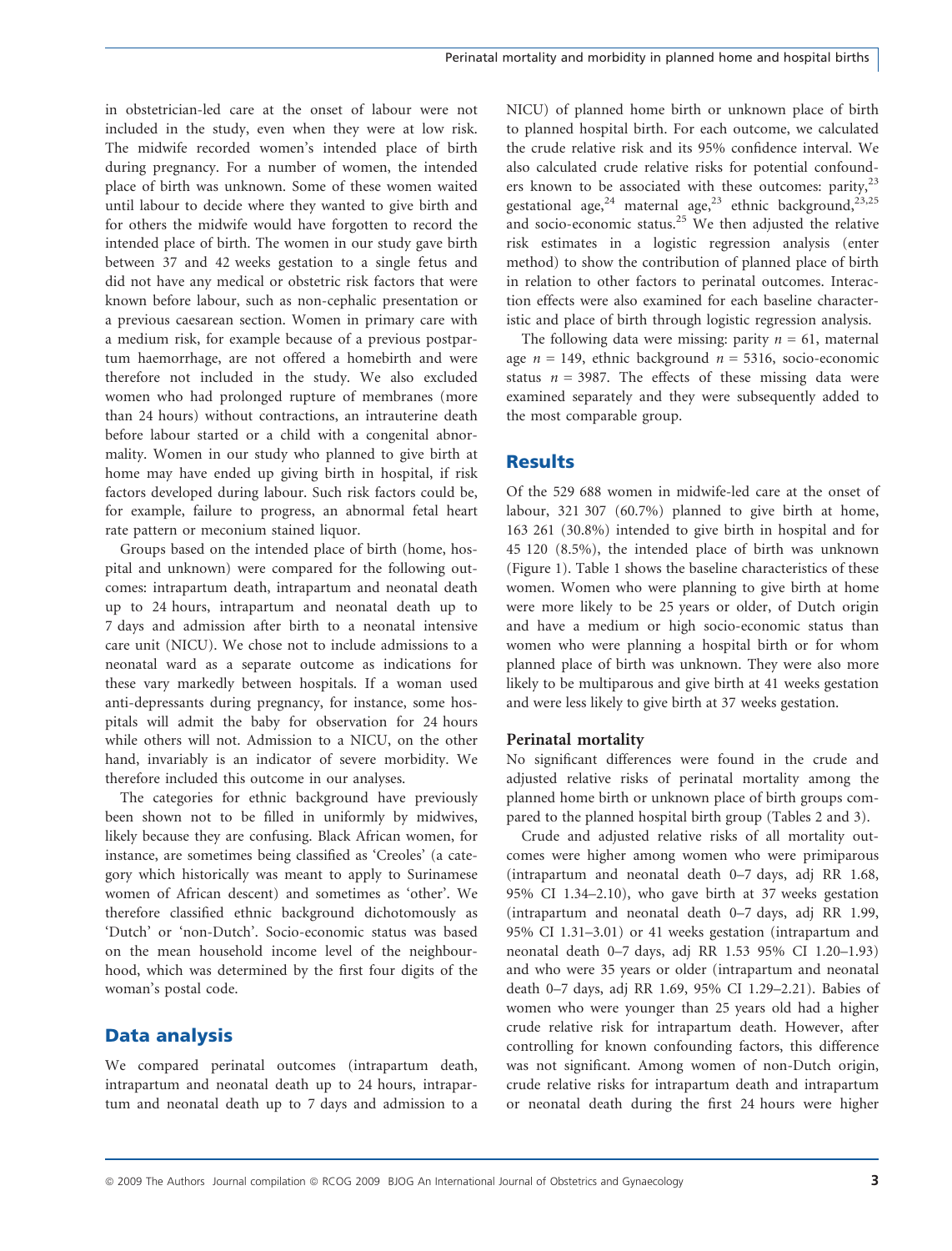

#### Figure 1. Flowdiagram.

Table 1. Characteristics of women in the primary midwifery care setting at the start of labour

| Variable               | <b>Planned home birth</b><br>321 307 (60.7%) |           | <b>Planned hospital birth</b><br>163 261 (30.8%) |           | Planned place of<br>birth unknown 45 120<br>$(8.5\%)$ |           |
|------------------------|----------------------------------------------|-----------|--------------------------------------------------|-----------|-------------------------------------------------------|-----------|
|                        | $\boldsymbol{n}$                             | $0/2$ *** | $\mathbf n$                                      | $0/n$ *** | $\mathbf n$                                           | $0/n$ *** |
| Parity*                |                                              |           |                                                  |           |                                                       |           |
| Multiparous            | 189 936                                      | 59.1      | 86 967                                           | 53.3      | 24 730                                                | 54.8      |
| Primiparous            | 131 371                                      | 40.9      | 76 294                                           | 46.7      | 20 390                                                | 45.2      |
| Gestational age*,**    |                                              |           |                                                  |           |                                                       |           |
| 37                     | 12 0 36                                      | 3.8       | 7208                                             | 4.4       | 2016                                                  | 4.5       |
| $38 - 40$              | 238 041                                      | 74.1      | 122 253                                          | 74.9      | 33 753                                                | 74.8      |
| 41                     | 71 230                                       | 22.2      | 33 800                                           | 20.7      | 9351                                                  | 20.7      |
| Maternal age*          |                                              |           |                                                  |           |                                                       |           |
| <25 years              | 29 4 16                                      | 9.2       | 30 304                                           | 18.6      | 6649                                                  | 14.7      |
| 25 to 34 years         | 237 603                                      | 74.0      | 106 564                                          | 65.3      | 30 971                                                | 68.6      |
| $\geq$ 35 years        | 54 288                                       | 16.9      | 26 393                                           | 16.2      | 7500                                                  | 16.6      |
| Ethnic background*     |                                              |           |                                                  |           |                                                       |           |
| Dutch                  | 292 394                                      | 91.0      | 105 372                                          | 64.5      | 34 849                                                | 77.2      |
| Non-Dutch              | 28 913                                       | 9.0       | 57 889                                           | 35.5      | 10 271                                                | 22.8      |
| Socio-economic status* |                                              |           |                                                  |           |                                                       |           |
| High                   | 88 358                                       | 27.5      | 38 5 68                                          | 23.6      | 10 398                                                | 23.1      |
| Medium                 | 172 039                                      | 53.5      | 70 443                                           | 43.2      | 21 965                                                | 48.7      |
| Low                    | 60 910                                       | 19.0      | 54 250                                           | 33.2      | 12 757                                                | 28.3      |

 $*P < 0.0001$ .

\*\*Gestational age in completed weeks.

\*\*\*Totals may not add up to 100 because of rounding error.

and adjusted relative risks for all perinatal mortality outcomes were higher (intrapartum and neonatal death 0–7 days, adj RR 1.39, 95% CI 1.04–1.85).

#### Admission to a neonatal intensive care unit

Babies of women who planned a home birth were less likely to be admitted to a NICU than those born to women who planned a hospital birth (Table 3). However, this difference disappeared after controlling for known confounders. Neonates of women whose planned place of birth was unknown, had a higher crude and relative risk of being admitted to the NICU (adj RR 1.33, 95% CI 1.07–1.65).

Crude and adjusted relative risks of admission to a NICU were higher for babies of mothers who were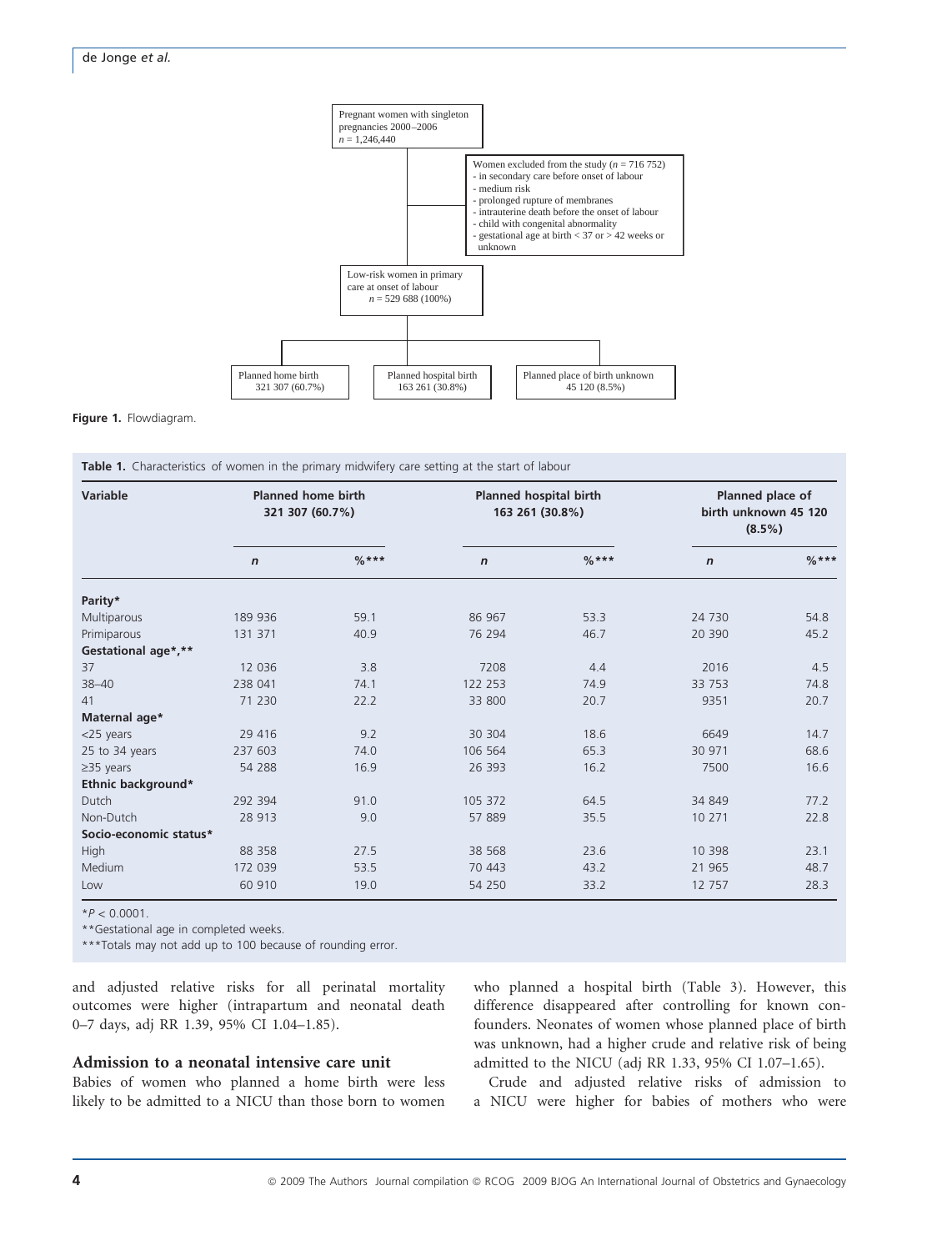|                                            | <b>Total N</b> | Intrapartum death |                                |                               | Intrapartum and neonatal death<br>during the first 24 hours |                     |                                |
|--------------------------------------------|----------------|-------------------|--------------------------------|-------------------------------|-------------------------------------------------------------|---------------------|--------------------------------|
|                                            |                | No(%)             | Crude RR (CI)                  | Adj RR (CI)                   | No(%)                                                       | Crude RR (CI)       | Adj RR (CI)                    |
| Intended place of birth at onset of labour |                |                   |                                |                               |                                                             |                     |                                |
| Hospital                                   | 163 261        | 61(0.04)          | 1.0                            | 1.0                           | 84 (0.05)                                                   | 1.0                 | 1.0                            |
| Home                                       | 321 307        | 99 (0.03)         | $0.83$ (0.60 to 1.13)          | $0.97$ (0.69 to 1.37)         | 148 (0.05)                                                  | 0.90 (0.69 to 1.17) | 1.02 (0.77 to 1.36)            |
| Unknown                                    | 45 120         | 14(0.03)          | 0.83 (0.46 to 1.48)            | $0.89$ (0.50 to 1.59)         | 16(0.04)                                                    | 0.69 (0.40 to 1.18) | $0.73$ (0.43 to 1.25)          |
| Parity                                     |                |                   |                                |                               |                                                             |                     |                                |
| Multiparous                                | 301 633        | 76 (0.03)         | 1.0                            | 1.0                           | 112(0.04)                                                   | 1.0                 | 1.0                            |
| Primiparous                                | 228 055        | 98 (0.04)         | 1.71 (1.26 to 2.30)            | 1.84 (1.34 to 2.52)           | 136 (0.06)                                                  | 1.61 (1.25 to 2.06) | 1.73 (1.32 to 2.25)            |
| <b>Gestational age</b>                     |                |                   |                                |                               |                                                             |                     |                                |
| 37                                         | 21 260         | 16(0.08)          | 2.83 (1.67 to 4.78)            | 2.65 (1.56 to 4.49)           | 20(0.09)                                                    | 2.35 (1.48 to 3.74) | 2.22 (1.39 to 3.54)            |
| $38 - 40$                                  | 394 047        | 105(0.03)         | 1.0                            | 1.0                           | 158 (0.04)                                                  | 1.0                 | 1.0                            |
| 41                                         | 114 381        | 53 (0.05)         | 1.74 (1.25 to 2.42)            | 1.76 (1.26 to 2.44)           | 70 (0.06)                                                   | 1.53 (1.15 to 2.02) | 1.54 (1.16 to 2.03)            |
| Maternal age                               |                |                   |                                |                               |                                                             |                     |                                |
| $<$ 25 years                               | 66 369         | 30(0.05)          | 1.63 $(1.09 \text{ to } 2.45)$ | 1.27 (0.82 to 1.95)           | 39 (0.06)                                                   | 1.42 (1.00 to 2.02) | 1.14 $(0.79 \text{ to } 1.66)$ |
| 25 to 34 years                             | 375 138        | 104(0.03)         | 1.0                            | 1.0                           | 155 (0.04)                                                  | 1.0                 | 1.0                            |
| $\geq$ 35 years                            | 88 181         | 40 (0.05)         | 1.64 (1.14 to 2.36)            | 1.91 (1.31 to 2.77)           | 54 (0.06)                                                   | 1.48 (1.09 to 2.02) | 1.70 (1.24 to 2.34)            |
| <b>Ethnic background</b>                   |                |                   |                                |                               |                                                             |                     |                                |
| Dutch                                      | 432 615        | 129(0.03)         | 1.0                            | 1.0                           | 189 (0.04)                                                  | 1.0                 | 1.0                            |
| Non-Dutch                                  | 97 073         | 45 (0.05)         | 1.56 (1.11 to 2.18)            | $1.73(1.18 \text{ to } 2.55)$ | 59 (0.06)                                                   | 1.39 (1.04 to 1.86) | $1.54$ (1.11 to 2.15)          |
| Socio-economic status                      |                |                   |                                |                               |                                                             |                     |                                |
| High                                       | 137 324        | 42 (0.03)         | 1.0                            | 1.0                           | 60(0.04)                                                    | 1.0                 | 1.0                            |
| Medium                                     | 264 447        | 94 (0.04)         | $1.16$ (0.81 to 1.67)          | $1.16$ (0.80 to 1.67)         | 131 (0.05)                                                  | 1.13 (0.84 to 1.54) | $1.14$ (0.84 to 1.54)          |
| Low                                        | 127 917        | 38 (0.03)         | 0.97 (0.63 to 1.51)            | $0.79$ (0.50 to 1.25)         | 57 (0.04)                                                   | 1.02 (0.71 to 1.47) | 0.89 (0.60 to 1.30)            |

Table 2. Perinatal mortality during the first 24 hours in deliveries starting in the primary midwifery care setting

Adj, adjusted; CI, confidence interval.

primiparous (adj RR 2.24, 95% CI 1.95–2.56), gave birth at 37 or 41 weeks gestation (adj RR 1.90, 95% CI 1.49–2.43 and adj RR 1.42, 95% CI 1.23–1.64 respectively), were 35 years or older (adj RR 1.52, 95% CI 1.29–1.80), of non-Dutch origin (adj RR 1.34, 95% CI 1.14–1.58) and had a low socio-economic status (adj RR 1.30, 95% CI 1.09–1.55). Babies of women younger than 25 years old had a higher crude relative risk for admission to a NICU than other women, but this difference disappeared after controlling for known confounding factors.

No effects were found of the interactions between each of the baseline characteristics and place of birth on perinatal outcomes (data not shown).

## **Discussion**

In this large cohort study, planned home birth in a lowrisk population was not associated with higher perinatal mortality rates or an increased risk of admission to a NICU compared to planned hospital birth after controlling for maternal characteristics. Although various factors, such as primiparity and age over 35, were associated with higher rates of adverse perinatal outcomes, no interaction effects

were found between these factors and planned place of birth.

This study has some major strengths. As far as we know, this is the largest study into the safety of home birth. Its large sample size provided the power to detect differences in rare adverse outcomes. As it has been shown that conducting a randomised controlled trial is not possible,  $1,21$ the best evidence about the safety of home birth can only come from good quality, routine registrations such as the one we used in our study. Furthermore, we were able to study a group of truly low-risk women.

Our study had some limitations. First, as this was a retrospective data collection, some data were missing. The planned place of birth was not recorded for 8.5% of women. For some women, this information was missing. Others waited until labour to decide where they wanted to give birth. Babies of women whose planned place of birth was unknown were more likely to be admitted to a NICU. Prospective cohort studies may show why this group is at higher risk. In addition, paediatric data of 50% of nonacademic hospitals were missing. The availability of these data depends on the willingness of paediatricians to take part in the national registration system and is not related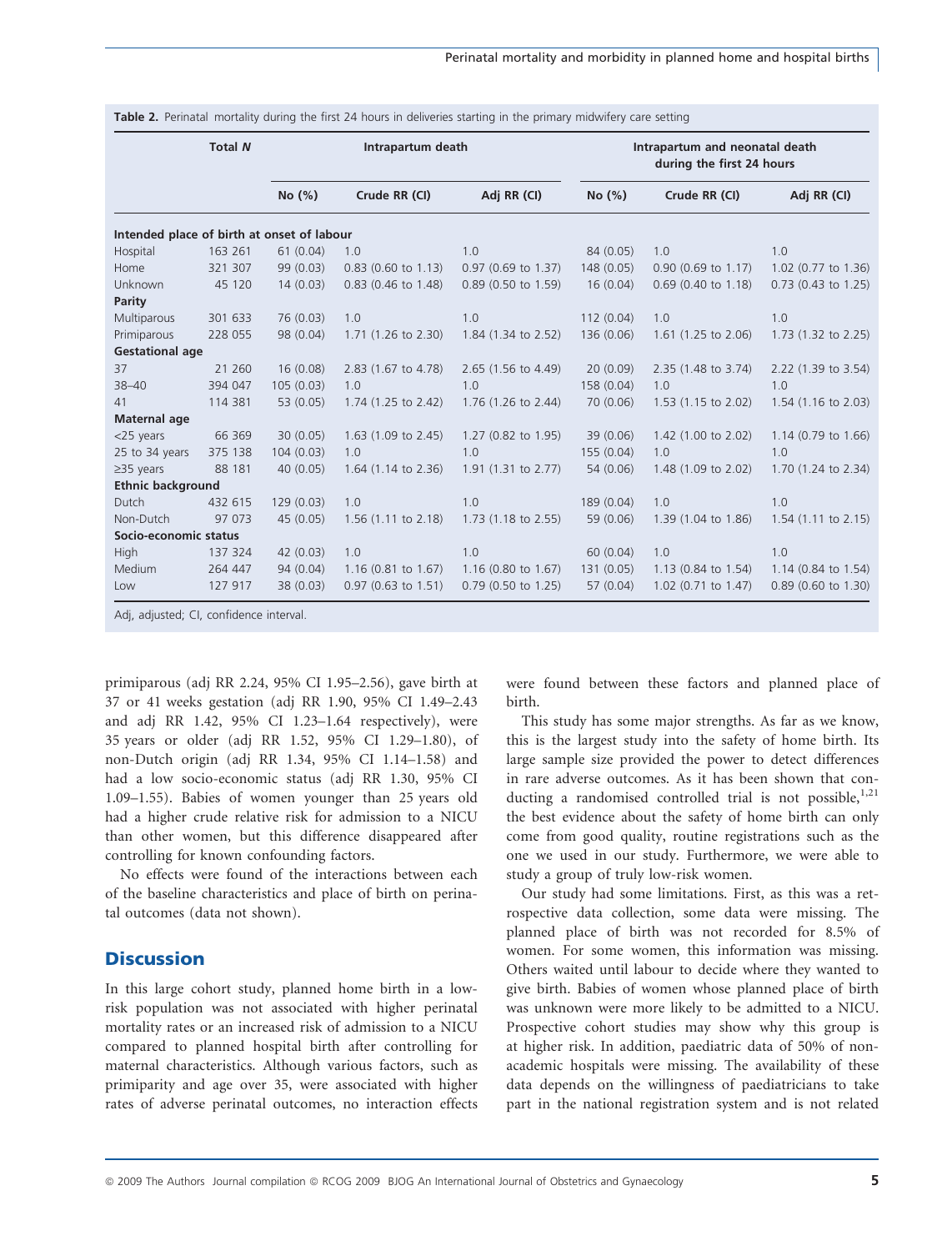|                                            | <b>Total N</b> | Intrapartum and neonatal death 0-7 days |                          | Admission to NICU*    |            |                     |                          |
|--------------------------------------------|----------------|-----------------------------------------|--------------------------|-----------------------|------------|---------------------|--------------------------|
|                                            |                | No(%)                                   | Crude RR (CI)            | Adj RR (CI)           | No(%)      | Crude RR (CI)       | Adj RR (CI)              |
| Intended place of birth at onset of labour |                |                                         |                          |                       |            |                     |                          |
| Hospital                                   | 163 261        | 116(0.07)                               | 1.0                      | 1.0                   | 323 (0.20) | 1.0                 | 1.0                      |
| Home                                       | 321 307        | 207 (0.06)                              | 0.91 (0.72 to 1.14)      | $1.00$ (0.78 to 1.27) | 540 (0.17) | 0.85 (0.74 to 0.98) | $1.00$ (0.86 to $1.16$ ) |
| Unknown                                    | 45 120         | 22(0.05)                                | $0.69$ (0.44 to 1.08)    | $0.71$ (0.45 to 1.12) | 112(0.25)  | 1.26 (1.01 to 1.56) | 1.33 (1.07 to 1.65)      |
| Parity                                     |                |                                         |                          |                       |            |                     |                          |
| Multiparous                                | 301 633        | 159(0.05)                               | 1.0                      | 1.0                   | 378 (0.13) | 1.0                 | 1.0                      |
| Primiparous                                | 228 055        | 186 (0.08)                              | 1.55 (1.25 to 1.91)      | 1.68 (1.34 to 2.10)   | 597 (0.26) | 2.09 (1.84 to 2.38) | 2.24 (1.95 to 2.56)      |
| <b>Gestational age</b>                     |                |                                         |                          |                       |            |                     |                          |
| 37                                         | 21 260         | 25(0.12)                                | 2.09 (1.38 to 3.16)      | 1.99 (1.31 to 3.01)   | 72 (0.34)  | 2.09 (1.64 to 2.66) | 1.90 (1.49 to 2.43)      |
| $38 - 40$                                  | 394 047        | 222 (0.06)                              | 1.0                      | 1.0                   | 641 (0.16) | 1.0                 | 1.0                      |
| 41                                         | 114 381        | 98 (0.09)                               | 1.52 (1.20 to 1.93)      | 1.53 (1.20 to 1.93)   | 262(0.23)  | 1.41 (1.22 to 1.63) | 1.42 (1.23 to 1.64)      |
| Maternal age                               |                |                                         |                          |                       |            |                     |                          |
| $<$ 25 years                               | 66 369         | 50(0.08)                                | 1.29 (0.95 to 1.76)      | 1.06 (0.76 to 1.46)   | 148(0.22)  | 1.31 (1.09 to 1.57) | 0.91 (0.75 to 1.10)      |
| 25 to 34 years                             | 375 138        | 219 (0.06)                              | 1.0                      | 1.0                   | 640 (0.17) | 1.0                 | 1.0                      |
| $\geq$ 35 years                            | 88 181         | 76 (0.09)                               | 1.48 (1.14 to 1.92)      | 1.69 (1.29 to 2.21)   | 187(0.21)  | 1.24 (1.06 to 1.46) | 1.52 (1.29 to 1.80)      |
| <b>Ethnic background</b>                   |                |                                         |                          |                       |            |                     |                          |
| Dutch                                      | 432 615        | 269 (0.06)                              | 1.0                      | 1.0                   | 741 (0.17) | 1.0                 | 1.0                      |
| Non-Dutch                                  | 97 073         | 76 (0.08)                               | $1.26$ (0.98 to $1.63$ ) | 1.39 (1.04 to 1.85)   | 234 (0.24) | 1.41 (1.22 to 1.63) | 1.34 (1.14 to 1.58)      |
| Socio-economic status                      |                |                                         |                          |                       |            |                     |                          |
| High                                       | 137 324        | 77 (0.06)                               | 1.0                      | 1.0                   | 238(0.17)  | 1.0                 | 1.0                      |
| Medium                                     | 264 447        | 189 (0.07)                              | 1.28 (0.98 to 1.66)      | 1.29 (0.99 to 1.68)   | 422(0.16)  | 0.92 (0.79 to 1.08) | 0.93 (0.79 to 1.09)      |
| Low                                        | 127 917        | 79 (0.06)                               | $1.10$ (0.81 to 1.51)    | 1.00 (0.72 to 1.40)   | 315(0.25)  | 1.42 (1.20 to 1.68) | 1.30 (1.09 to 1.55)      |

Table 3. Perinatal outcome during the first week after birth in deliveries starting in the primary midwifery care setting

Neonates that were alive at birth.

to the care provided by obstetricians or midwives. It is therefore unlikely that these missing data would have affected the direction of our findings, although they will have reduced the power to find significant differences in admission to a NICU. Perinatal mortality is also recorded in the primary care and secondary obstetric care registers and is therefore less affected by the missing paediatric data.

Second, socio-economic status was based on the mean household income level of the neighbourhood, which was determined by the woman's postal code. Using this proxy measure may have led to some misclassification.

The fact that the perinatal mortality rate in the Netherlands is higher compared to other European countries while the number of home births is larger as well, has raised anxiety about the safety of planning birth at home.<sup>26</sup> This study shows that the relative high perinatal mortality rate in the Netherlands cannot be explained by the large number of planned home births. These results should strengthen policies that encourage low-risk women at the onset of labour to choose their own place of birth. They show that planning a home birth is a safe option in a country with a maternity care system, which facilitates this choice through adequate numbers of well-trained midwives who assess the appropriateness of a home birth and

through a rapid transportation and an integrated referral system.

More research is needed into the causes of perinatal mortality. The relatively high prevalence of several maternal risk factors may contribute to the higher mortality rate in the Netherlands. The percentage of older mothers in the Netherlands, for example, is higher than in any other European country apart from Ireland and Spain (about 20% is 35 years or older). $27,28$  More than twice as many mothers are of non-North European origin than in Denmark or Sweden.<sup>29</sup> Both high maternal age and non-Dutch background were related to adverse perinatal outcomes in our study and this is consistent with findings from other studies.23,25 However, obstetric and midwifery care factors can also play an important role in determining perinatal outcomes. Two recent Dutch perinatal audit studies showed that several substandard care factors, such as failure to detect intrauterine growth retardation, were possibly or probably related to perinatal deaths.<sup>30,31</sup>

Our study was unable to answer the question whether the definition of 'low-risk' was appropriate in this study. If women are not referred in time, perinatal outcomes may be worse for low-risk women in primary midwife-led care compared with those in obstetrician-led care, regardless of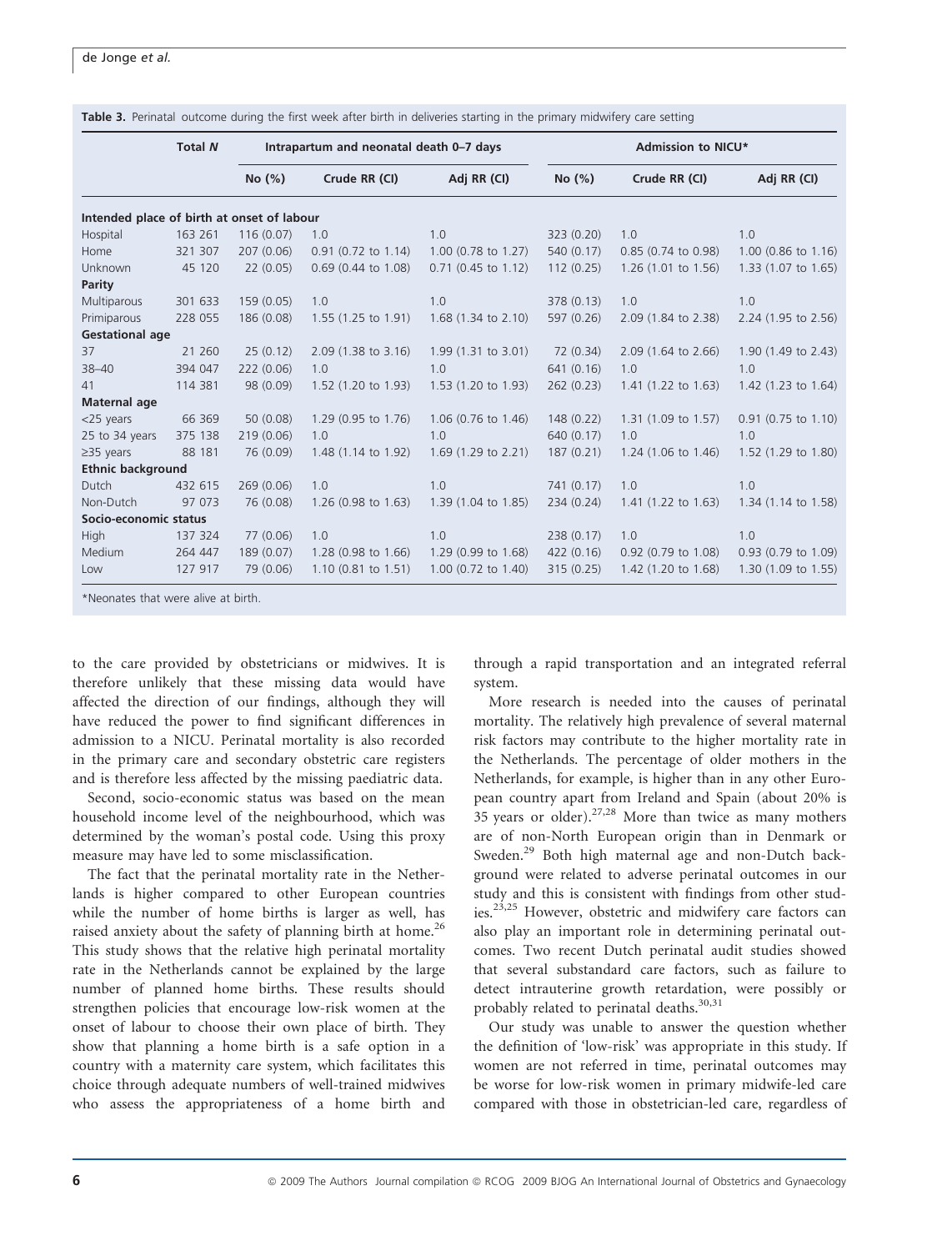their planned place of birth. On the other hand, unnecessary referrals are likely to increase the risk of unnecessary obstetric interventions. As obstetric interventions potentially have adverse effects, a low intervention rate is an important indicator of optimal care as are good maternal and neonatal outcomes.<sup>18</sup> Studies in several countries have shown that low-risk women with a planned home birth are less likely to experience referral to secondary care and subsequent obstetric interventions than those with a planned hospital birth.<sup>8,13,14,18,32,33</sup> It is possible that the home environment is more conducive to birth without referral or interventions. On the other hand, our study confirmed earlier findings that low-risk women who choose to give birth in hospital are more likely to be primiparous and of ethnic minority background.<sup>34</sup> The risk of adverse perinatal outcomes is higher in these groups and therefore some selfselection may take place among women who are more likely to need obstetric interventions. In addition, women who choose a hospital birth have been shown to be less hesitant towards technological interventions.<sup>33</sup> More research is needed into the effect of planned place of birth on referrals and interventions, controlled for other factors.

In conclusion, this study did not show increased risks of perinatal mortality and severe perinatal morbidity, adjusted for known confounding factors, among low-risk women planning a home birth. Low-risk women should be encouraged to plan their birth at the place of their preference, provided the maternity care system is well equipped to underpin women's choice.

## Disclosure of interest

We declare that we have no conflict of interest.

## Contribution to authorship

All authors contributed substantially to the design of the study, A.C.J. Ravelli analysed the data, A. de Jonge prepared the manuscript and is the guarantor of the study and all authors critically revised earlier concepts of the paper and gave final approval of the version to be published.

## Details of ethics approval

Ethical approval is not required for this type of study in the Netherlands.

## Funding

The Dutch Ministry of Health.

## Acknowledgement

This study was based on data from the Netherlands Perinatal Register. We acknowledge all midwives, obstetricians, paediatricians, nurses and residents who routinely collect the perinatal data for this register. We like to thank Prof David Taylor for critically reviewing our paper and Dr Charles Agyemang for his useful comments on earlier drafts of this article.

# **References**

- 1 Olson O, Jewell MD. Home versus hospital birth. Cochrane Database Syst Rev 1998;3:CD000352.
- 2 National Collaborating Centre for Women's and Children's health. Intrapartum care. In: Commissioned by the National Institute for Clinical Excellence, editor. Intrapartum Care. Care of Healthy Women and Their Babies During Childbirth. London: RCOG Press; 2007. pp. 48–66.
- 3 Expert Maternity Group. Changing Childbirth. London: HMSO, 1993.
- 4 Mori R, Dougherty M, Whittle M. An estimation of intrapartumrelated perinatal mortality rates for booked home births in England and Wales between 1994 and 2003. BJOG 2008;115:554–9.
- 5 Gyte G, Dodwell M, Newburn M, Sandall J, Macfarlane A, Bewley S. An estimation of intrapartum-related perinatal mortality rates for booked home births in England and Wales between 1994 and 2003. BJOG 2008;115:1321–2.
- 6 Walsh D, Downe S. Uncertainty around home birth transfers. BJOG 2008;115:1184–5.
- 7 Collaborative survey of perinatal loss in planned and unplanned home births. Northern Region Perinatal Mortality Survey Coordinating Group. BMJ 1996;313:1306–9.
- 8 Ackermann-Liebrich U, Voegeli T, Gunter-Witt K, Kunz I, Zullig M, Schindler C, et al. Home versus hospital deliveries: follow up study of matched pairs for procedures and outcome. Zurich Study Team. BMJ 1996;313:1313–8.
- 9 Aikins Murphy P, Fullerton J. Outcomes of intended home births in nurse-midwifery practice: a prospective descriptive study. Obstet Gynecol 1998;92:461–70.
- 10 Anderson RE, Aikins Murphy P. Outcomes of 11,788 planned home births attended by certified nurse-midwives. A retrospective descriptive study. J Nurse Midwifery 1995;40:483–92.
- 11 Bastian H, Keirse MJ, Lancaster PA. Perinatal death associated with planned home birth in Australia: population based study. BMJ 1998;317:384–8.
- 12 Davies J, Hey E, Reid W, Young G. Prospective regional study of planned home births. Home Birth Study Steering Group. BMJ 1996;313:1302–6.
- 13 Janssen PA, Lee SK, Ryan EM, Etches DJ, Farquharson DF, Peacock D, et al. Outcomes of planned home births versus planned hospital births after regulation of midwifery in British Columbia. CMAJ 2002; 166:315–23.
- 14 Johnson KC, Daviss BA. Outcomes of planned home births with certified professional midwives: large prospective study in North America. BMJ 2005;330:1416.
- 15 Lindgren HE, Radestad IJ, Christensson K, Hildingsson IM. Outcome of planned home births compared to hospital births in Sweden between 1992 and 2004. A population-based register study. Acta Obstet Gynecol Scand 2008;87:751–9.
- 16 Pang JW, Heffelfinger JD, Huang GJ, Benedetti TJ, Weiss NS. Outcomes of planned home births in Washington State: 1989–1996. Obstet Gynecol 2002;100:253–9.
- 17 Parratt J, Johnston J. Planned homebirths in Victoria, 1995–1998. Aust J Midwifery 2002;15:16–25.
- 18 Wiegers TA, Keirse MJ, van der ZJ, Berghs GA. Outcome of planned home and planned hospital births in low risk pregnancies: prospective study in midwifery practices in The Netherlands. BMJ 1996;313:1309–13.